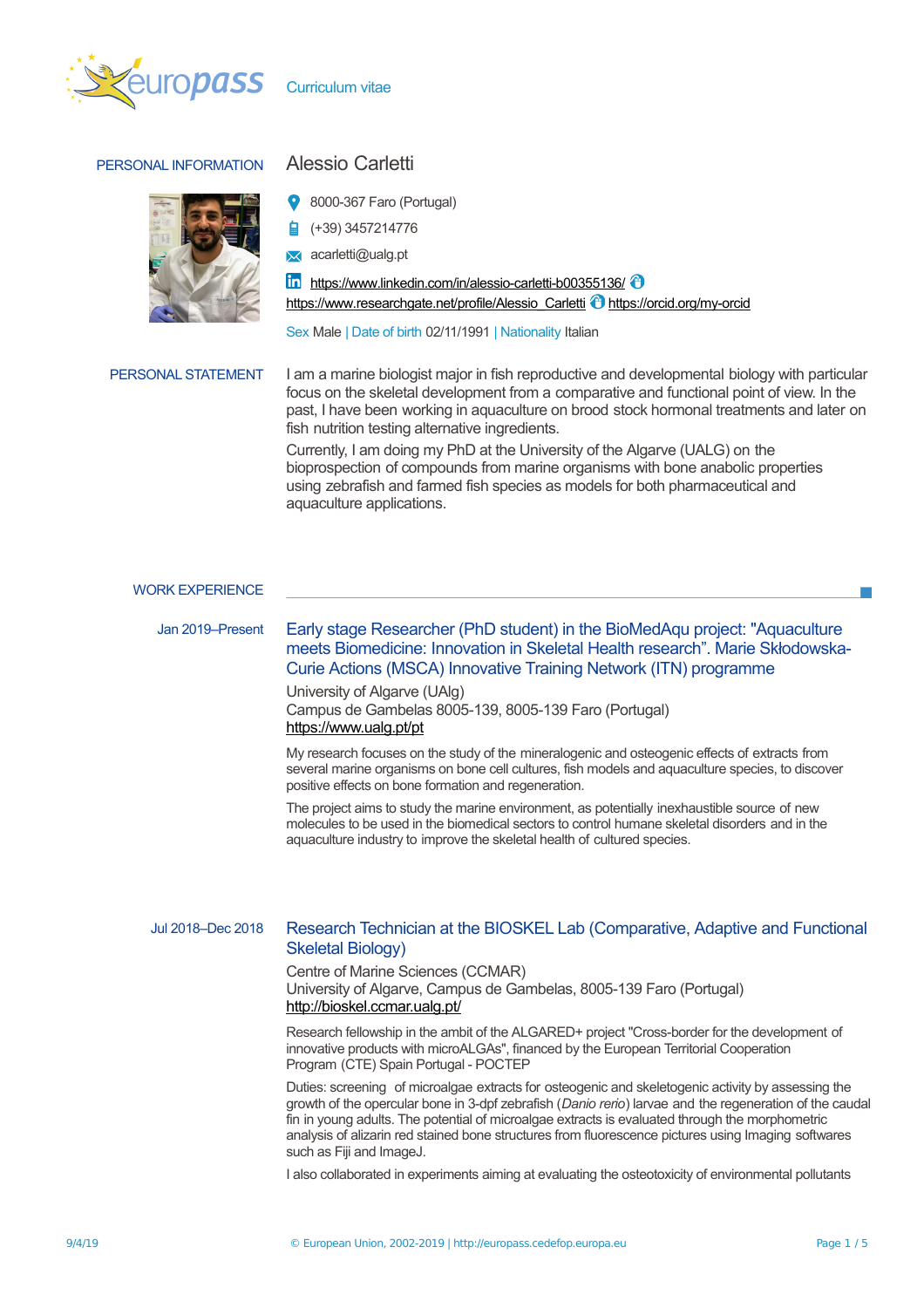

through the assessment of skeletal deformities in 30-dpf zebrafish larvae and the regeneration of scales in adult zebrafish, and the analysis of the expression of biomarkers of bone mineralization and differentiation.

## Apr 2018–Jul 2018 Research Internship at the BIOSKEL Lab (Comparative, Adaptive and Functional Skeletal Biology)

Centre of Marine Sciences (CCMAR) University of Algarve, Campus de Gambelas, 8005-139 Faro (Portugal) <https://www.ccmar.ualg.pt/>

Paid Internship with Erasmus+ Traineeship Grant.

Duties: Assessment of a new diet formulation (provided by SPAROS, Lda) containing macroalgae extracts as substitutional source of vitamin K on survival rate, growth, palatability and on the early skeletal development of Senegalese sole (*Solea senegalensis*).

I was in charge of the larval rearing and daily maintenance, live food production and enrichment, water quality analysis and control. I evaluated growth and survival performances of the soles fed with the new diet through the estimation of biometrics (e.g. total and standard length, maximum width), growth indexes (Specific Growth rate) and survival rate. I also evaluated the effects on the early skeletal development carrying out the whole mount double staining for bone and cartilage (Alizarin Red and Alcian blue) followed by observation under the bright-field microscope.

### May 2017–Jul 2017 ICCAT National Fishing Observer

Italian Ministry of Agricultural, Food and Forestry Policies (MIPAAF) <https://www.politicheagricole.it/flex/cm/pages/ServeBLOB.php/L/IT/IDPagina/202>

Fixed-term contract for the MIPAAF as ICCAT Fishing Observer during the Bluefin Tuna Fishing Campaign 2017.

Duties: I was in charge of the supervision for the fishing operations of bluefin tuna (*Thunnus thynnus*), reporting any violation of the regulations in constant contact with the fisheries control authorities. I drafted a detailed mission report with video-photographic documentation and collected biometric data or biological samples for the ICCAT Scientific committee (Standing Committee on Research and Statistic or SCRS).

# Jun 2015–Sep 2015 Research Trainee at Reproductive Physiology and Biology Laboratory, Institute of Marine Biology, Biotechnology and Aquaculture

Hellenic Centre for Marine Research (HCMR), Heraklion (Greece) <https://www.hcmr.gr/en/research-institutes/marine-biology-and-genetics-aquaculture/>

Paid Internship with Erasmus+ Traineeship Grant.

Duties: Evaluating the effectiveness of GnRH (Gonadotropin Releasing Hormone) periodical injection and slow release implant on inducing gametogenesis and on the quality of the spawning in cultured meagre (*Argyrosomus regius*). I was charge of:

i) monitoring the maturation of the gonads and gametes under a bright-field microscope.

ii) evaluating the quality of the gametes through the analysis of sperm motility parameters and the quality of the fertilized eggs through the analysis of survival and deformity rates.

I was also in charge of the daily broodstock management, food preparation, enrichment and administration, collection of the eggs derived from spawning event, analysis of the fecundity and fertilization rates, water quality analysis and correction. I worked with several species of high interest in the Mediterranean aquaculture such as meagre (*Argyrosomus regius*), wreckfish (*Polyprion americanus*), sharp-snout seabream (*Diplodus puntazzo*), greater amberjack (*Seriola dumerili*), Shi drum (*Umbrina cirrosa*), gilthead seabream (*Sparus aurata*) and European seabass (*Dicentrarchus labrax*).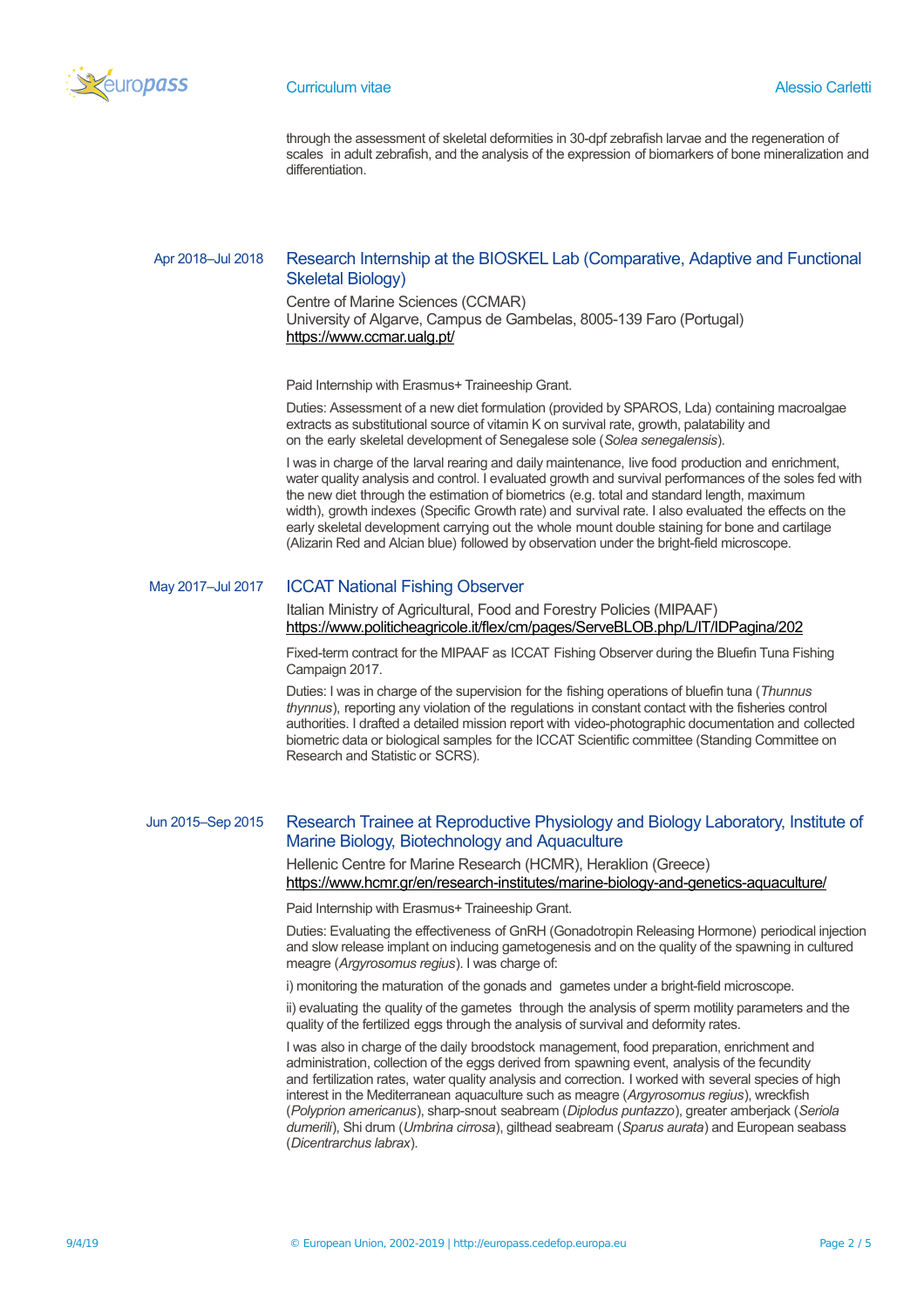

#### EDUCATION AND TRAINING

#### Feb 2015–Mar 2018 Master in Marine Biology **EQF level 7** and the set of the set of the set of the set of the set of the set of the set of the set of the set of the set of the set of the set of the set of the set of the set

Polytechnic University of Marche (UNIVPM) Via Brecce Bianche,, 60131 Ancona (Italy) <http://www.univpm.it/Entra/>

Grade: 110/110 with honors

Thesis title: "The use of insect meal for the culture of rainbow trout (*Oncorhynchus mykiss*): effects on stress response and immune system".

Supervisor: Prof. Ike Olivotto.

I investigated the effect of the substitution of fishmeal with insect meal in feed formulation through histological analysis of the liver and intestinal mucosa by the use of different staining techniques (PAS staining , routine hematoxylin and eosin stain, Masson's trichromic staining). I determined, in collaboration with the Organic and Inorganic Chemistry team, the biochemical composition of the intestinal mucosa by Fourier Transform Infrared Spectroscopy (FTIR) and analysed the expression of several marker genes of stress and immune response by the use of molecular biology tools (RNA extraction, cDNA synthesis, agarose gel electrophoresis, real-time PCR). I also collaborated with the entomology lab for the culture of the insect (*Hemetia illucens*) and the flour production, and I was in charge of maintaining the experimental group of rainbow trout (*Oncorhynchus mykiss*), checking the daily water parameters, preparing and administrating the experimental diets.

# Sep 2010–Feb 2015 Bachelor in Biological Sciences EQF Interval and EQF level 6

Polytechnic University of Marche Via Brecce Bianche, 60131 Ancona (Italy) <http://www.univpm.it/Entra/>

Grade: 98/110

Thesis title: "Effects of endocrine disruptors on marine vertebrate". Supervisor: Prof. Oliana Carnevali.

### Nov 2017–Dec 2017 Maldivian Coral Reef Restoration Workshop

MaRHE Center (Marine Research and High Education Center), University of Milano Bicocca (Maldives) (Maldives) <https://bestr.it/award/show/08ee764ef8aba603f2bd04b524634dedeed9c5bb>

The workshop provided an experience on what is involved in coral reef restoration using the coral reef gardening concept and touched on current best practices, appropriate design, logistics and evaluation of a restoration project. The workshop was divided into a series of classroom lessons and field activities with SCUBA diving.

Coordinator: Dr. Phanor H Montoya-Maya.

### Apr 2017 Internship at the aquaculture lab

Università degli studi di Udine (UNIUD), Pagnacco (Italy)

During the internship I was in charge of the daily preparation and administration of experimental diets, water quality analysis and I performed laboratory activities (RNA extraction, cDNA synthesis, agarose gel electrophoresis, real-time PCR).

Supervisors: Prof. Francesca Tulli, Dr. Gloriana Cardinaletti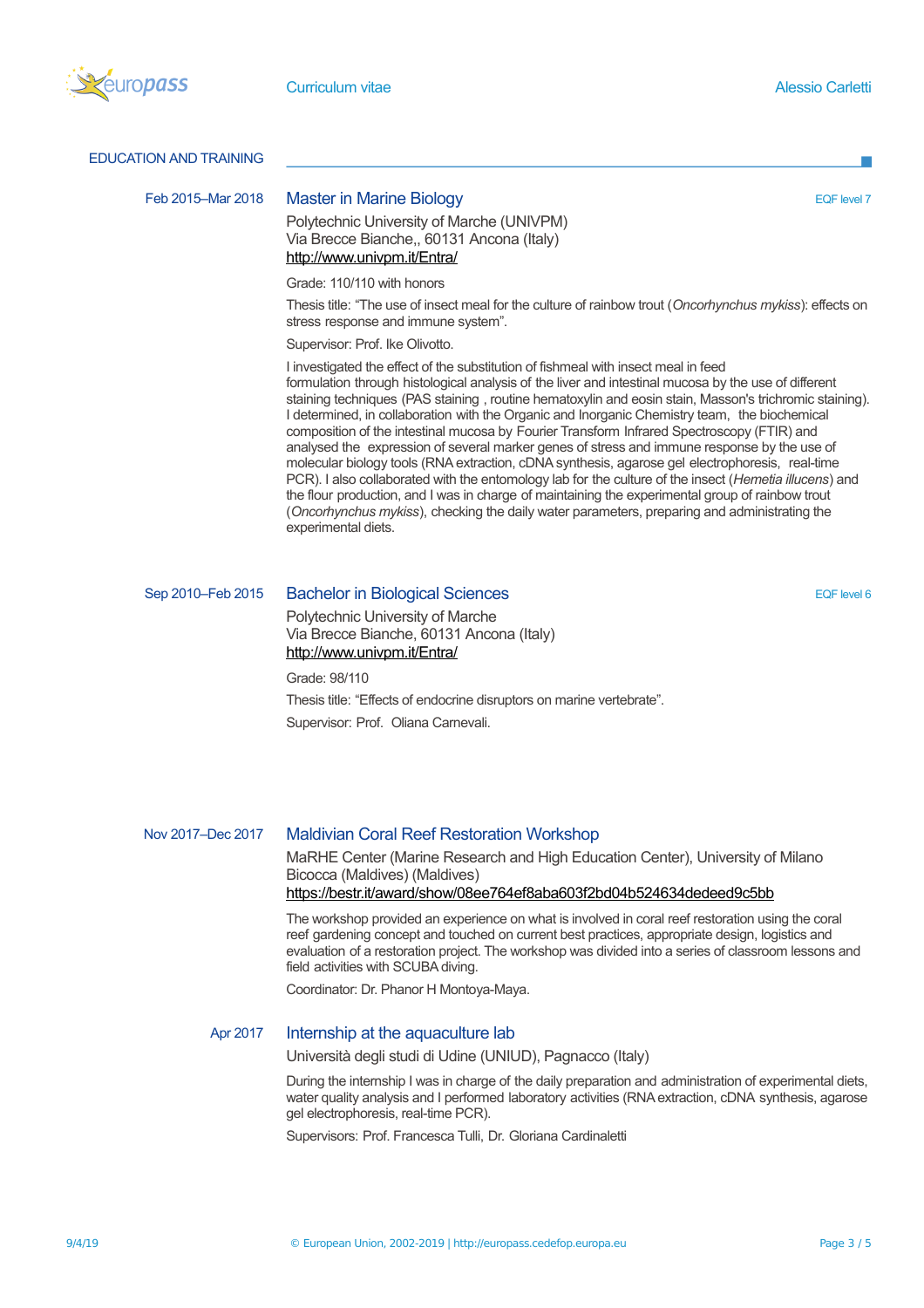

| Sep 2013-Nov 2013                  | Internship at the marine zoology lab                                                                                                                                                                                                                                                                                                                                                                                                                                                                                                                                                                                                                                               |                |                                   |                   |           |  |  |
|------------------------------------|------------------------------------------------------------------------------------------------------------------------------------------------------------------------------------------------------------------------------------------------------------------------------------------------------------------------------------------------------------------------------------------------------------------------------------------------------------------------------------------------------------------------------------------------------------------------------------------------------------------------------------------------------------------------------------|----------------|-----------------------------------|-------------------|-----------|--|--|
|                                    | Polytechnic University of Marche,<br>Via Brecce Bianche, 60100 Ancona (Italy)<br>http://www.univpm.it/Entra/                                                                                                                                                                                                                                                                                                                                                                                                                                                                                                                                                                       |                |                                   |                   |           |  |  |
|                                    | Internship (120 hours) as curricular activity of the Bachelor's degree in Biological Sciences.<br>The duties included: preparation, processing, dehydration and fixation of histological samples<br>of samples of hydrozoans from various areas of the Mediterranean sea, observation under the bright-<br>field microscope, identification at specie-level with dichotomous keys and bibliography. Substrate<br>sorting.<br>Supervisor: Prof. Stefania Puce                                                                                                                                                                                                                       |                |                                   |                   |           |  |  |
|                                    |                                                                                                                                                                                                                                                                                                                                                                                                                                                                                                                                                                                                                                                                                    |                |                                   |                   |           |  |  |
|                                    |                                                                                                                                                                                                                                                                                                                                                                                                                                                                                                                                                                                                                                                                                    |                |                                   |                   |           |  |  |
| <b>PERSONAL SKILLS</b>             |                                                                                                                                                                                                                                                                                                                                                                                                                                                                                                                                                                                                                                                                                    |                |                                   |                   |           |  |  |
| Mother tongue(s)                   | Italian                                                                                                                                                                                                                                                                                                                                                                                                                                                                                                                                                                                                                                                                            |                |                                   |                   |           |  |  |
| Foreign language(s)                | <b>UNDERSTANDING</b>                                                                                                                                                                                                                                                                                                                                                                                                                                                                                                                                                                                                                                                               |                | <b>WRITING</b><br><b>SPEAKING</b> |                   |           |  |  |
|                                    | Listening                                                                                                                                                                                                                                                                                                                                                                                                                                                                                                                                                                                                                                                                          | Reading        | Spoken interaction                | Spoken production |           |  |  |
| English                            | <b>B2</b>                                                                                                                                                                                                                                                                                                                                                                                                                                                                                                                                                                                                                                                                          | <b>B2</b>      | <b>B2</b>                         | B <sub>2</sub>    | <b>B1</b> |  |  |
|                                    |                                                                                                                                                                                                                                                                                                                                                                                                                                                                                                                                                                                                                                                                                    |                | IELTS 5,5 (2015)                  |                   |           |  |  |
| Spanish                            | A <sub>1</sub>                                                                                                                                                                                                                                                                                                                                                                                                                                                                                                                                                                                                                                                                     | A <sub>1</sub> | A1                                | A1                | A1        |  |  |
| <b>Communication skills</b>        | Levels: A1 and A2: Basic user - B1 and B2: Independent user - C1 and C2: Proficient user<br>Common European Framework of Reference for Languages<br>- Good communication skills, acquired during degree courses, Erasmus+ experiences, living                                                                                                                                                                                                                                                                                                                                                                                                                                      |                |                                   |                   |           |  |  |
|                                    | abroad and work experience that involved the dissemination of scientific outcomes through written<br>reports and oral presentations.<br>- Work experience in television and radio media, Experience as a photographer, cameraman,                                                                                                                                                                                                                                                                                                                                                                                                                                                  |                |                                   |                   |           |  |  |
|                                    | video editing.                                                                                                                                                                                                                                                                                                                                                                                                                                                                                                                                                                                                                                                                     |                |                                   |                   |           |  |  |
| Organisational / managerial skills | - Good organizational skills: precision and scientific approach to problem solving.                                                                                                                                                                                                                                                                                                                                                                                                                                                                                                                                                                                                |                |                                   |                   |           |  |  |
|                                    | - Independent in organizing the research work, bibliographic research, experiment design and<br>planning, collaborating and discussing with the lab group to find original solutions.                                                                                                                                                                                                                                                                                                                                                                                                                                                                                              |                |                                   |                   |           |  |  |
| Job-related skills                 |                                                                                                                                                                                                                                                                                                                                                                                                                                                                                                                                                                                                                                                                                    |                |                                   |                   |           |  |  |
|                                    | <b>Aquaculture work:</b>                                                                                                                                                                                                                                                                                                                                                                                                                                                                                                                                                                                                                                                           |                |                                   |                   |           |  |  |
|                                    | Open/close recirculating systems, Mechanical/Biological/Chemical filtration, Water quality assessment<br>and control. Aquaculture and aquariology fish and invertebrate maintenance and reproduction, animal<br>welfare. Larval rearing and daily maintenance, live food production (Artemia, rotifers, microalgae,<br>copepods) and enrichment. Brood stock management, reproduction, fish handling, drugs<br>administration, hormonal treatment (GnRH Injections and slow release Implants), gamete quality<br>evaluation, sperm motility, eggs maturity.                                                                                                                        |                |                                   |                   |           |  |  |
|                                    | Nutrition, diet nutrient profiles, alternative ingredients, insect meal (Hermetia illucens).                                                                                                                                                                                                                                                                                                                                                                                                                                                                                                                                                                                       |                |                                   |                   |           |  |  |
|                                    | Laboratory work:                                                                                                                                                                                                                                                                                                                                                                                                                                                                                                                                                                                                                                                                   |                |                                   |                   |           |  |  |
|                                    | Tissue sampling and processing, fixation, preparation, staining.                                                                                                                                                                                                                                                                                                                                                                                                                                                                                                                                                                                                                   |                |                                   |                   |           |  |  |
|                                    | Histology techniques: Masson's, routine hematoxylin and eosin, PAS (Periodic Acid-Schiff), whole<br>mount double staining for bone and cartilage, Alizarin red, Alcian blue, Calcein, Von Kossa, TRAP<br>staining. Immunohistochemistry, ELISA, Chromatography, UV-Visible spectroscopy, FT-IR<br>Spectroscopy, brightfield and fluorescent microscopy. Zebrafish in vivo tools for evaluation of bone<br>formation, mineralization and skeletal development (zebrafish operculum assay, caudal fin assay,<br>skeletal deformities evaluation), Zebrafish transgenic lines.<br>Molecular Biology Tools: electrophoretic techniques, agarose gel, gene expression evaluation tools, |                |                                   |                   |           |  |  |
|                                    |                                                                                                                                                                                                                                                                                                                                                                                                                                                                                                                                                                                                                                                                                    |                |                                   |                   |           |  |  |